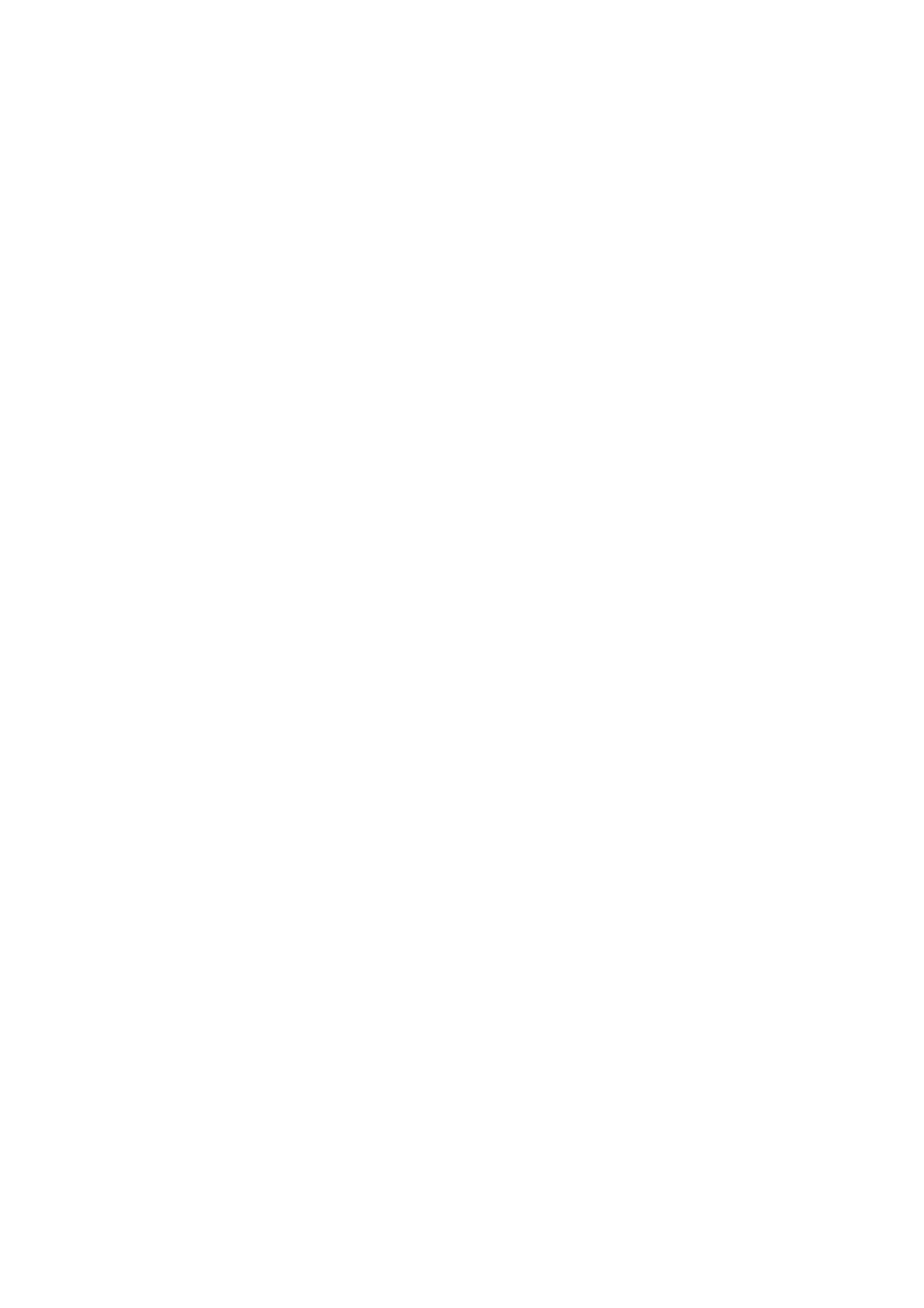### $\mathcal{L}$  Herefordshire Council

| <b>Meeting:</b>      | <b>Cabinet</b>                              |
|----------------------|---------------------------------------------|
| <b>Meeting date:</b> | 30 September 2021                           |
| Title of report:     | <b>Revision of Capital Programme Budget</b> |
|                      | for Priority Flood Works                    |
| <b>Report by:</b>    | Cabinet member infrastructure and transport |

Please note that an appendix to the report has been published as a late paper which sets out the proposed executive response to the recommendations made by the general scrutiny committee at their meeting of 22 September 2021.

The recommendations in this report are amended as follows to incorporate approval of the executive response:

#### **Recommendation(s)**

**That**

- **(a) the executive response to the recommendations of the general scrutiny committee at appendix 1 be approved;**
- **(b) having regard to the recommendations of general scrutiny committee, cabinet recommend to council in year adjustments to the capital programme set out in paragraph 11 below to allow realignment of capital spend to flood repair projects that require the allocation of budget within the programme budget of £4.027m as follows:**

**Fownhope Landslip Budget reduced from £1.565m to £0.510m**

**Fownhope Retaining Wall Collapse budget increased from £1m to £1.15m**

**Unallocated budget of £905k from combined Fownhope budgets remains as contingency for remaining flood works; and**

**(c) The Cabinet member for infrastructure and transport is delegated authority (in consultation with the Section 151 officer) to realign the Whitney on Wye and/or the Various Damage site budgets as costs for these works are confirmed.**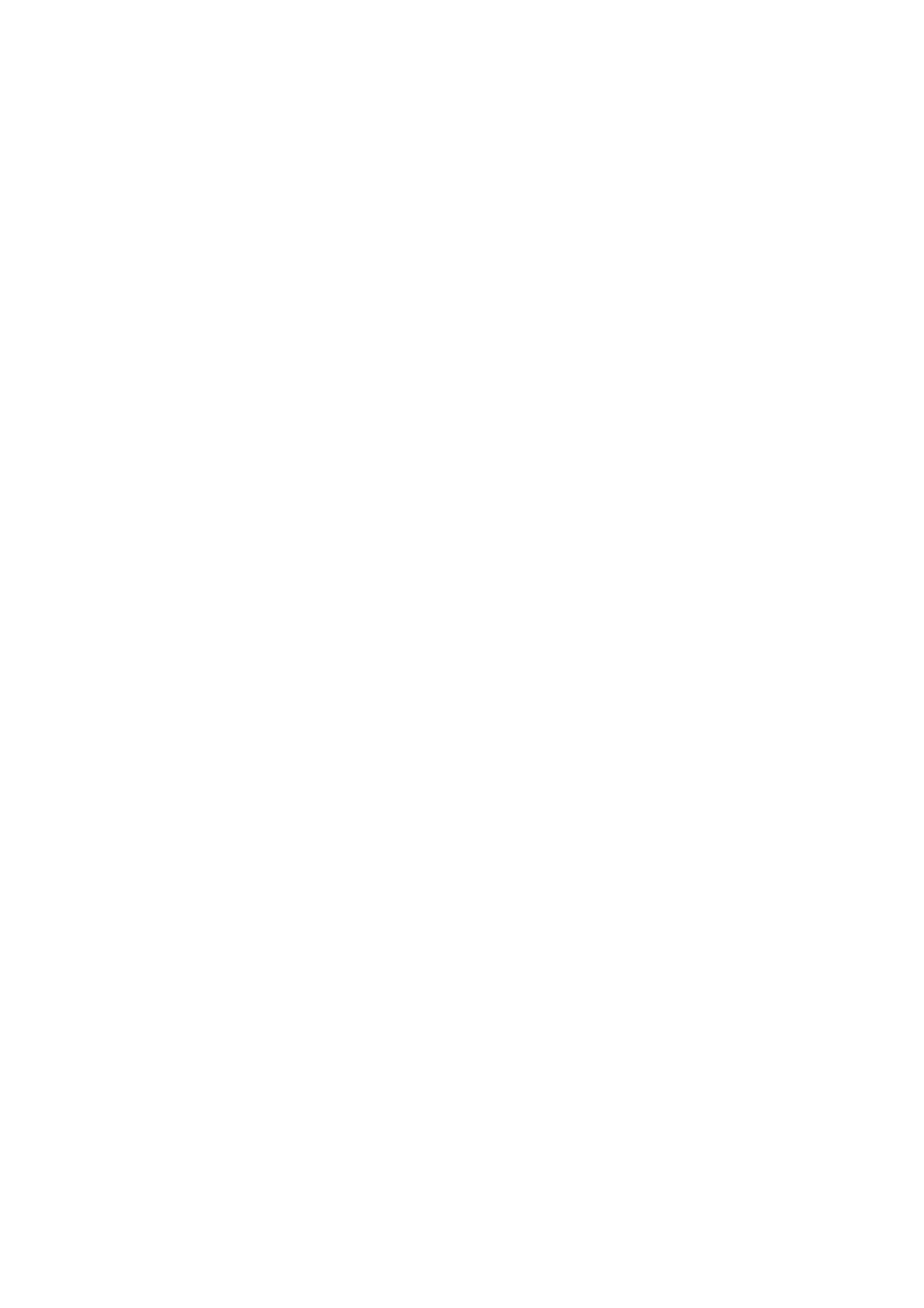#### **Appendix 1: Summary of recommendations to the executive and executive responses**

|                                                                      | 'That the committee puts forward the following recommendations to the executive'.                                                                                                                                                                                                                                                                                                                                                                                                                                                                               |                                     |                    |                                                               | On 22 September 2021, the General Scrutiny Committee considered the report 'Priority Flood Repair Works Capital Programme: Realignment 'The committee resolved |  |  |
|----------------------------------------------------------------------|-----------------------------------------------------------------------------------------------------------------------------------------------------------------------------------------------------------------------------------------------------------------------------------------------------------------------------------------------------------------------------------------------------------------------------------------------------------------------------------------------------------------------------------------------------------------|-------------------------------------|--------------------|---------------------------------------------------------------|----------------------------------------------------------------------------------------------------------------------------------------------------------------|--|--|
| <b>Recommendation</b><br>a.                                          | More detail on the overall costs, and assurances to be given on the final costs for this project, to show that the council has been charged<br>for only the costs it is liable for and that these are included in the full Council report.                                                                                                                                                                                                                                                                                                                      |                                     |                    |                                                               |                                                                                                                                                                |  |  |
| <b>Executive</b><br>response                                         | Accepted in part.<br>The report to council will include a breakdown of scheme costs demonstrating original target costs for the project and subsequent cost changes which<br>have been scrutinised and agreed by the Councils Contract Management team (CMT). This cost takes account of any cost which has been discounted<br>and disallowed by the Councils lead officer and CMT and as such this process of change control provides assurance that only eligible costs have and<br>will be paid to date and by the council when make final project payments. |                                     |                    |                                                               |                                                                                                                                                                |  |  |
| <b>Action</b>                                                        |                                                                                                                                                                                                                                                                                                                                                                                                                                                                                                                                                                 | Owner                               | By when            | Target/success<br>criteria                                    | <b>Progress</b>                                                                                                                                                |  |  |
| Provide requested cost information in the report to Council          |                                                                                                                                                                                                                                                                                                                                                                                                                                                                                                                                                                 | <b>Mairead Lane</b>                 | 30 October<br>2021 | Information<br>included in Council<br>paper when<br>published | In Progress                                                                                                                                                    |  |  |
| Recommendation<br>b.                                                 | Moving forward with strategic projects - greater emphasis should move to revenue funding more detailed design phases to ensure greater<br>confidence can be given to allocating capital funding.                                                                                                                                                                                                                                                                                                                                                                |                                     |                    |                                                               |                                                                                                                                                                |  |  |
| <b>Executive</b><br>response                                         | Accepted<br>Funding for development of projects prior to capital funding being secured and / or included in the capital programme should be considered to enable a<br>pipeline of projects to a point that they can progress when funding is secured. This type of funding will remove the pressure of project capital spend<br>decapitalised if on individual service area being a project does not progress to construction / delivery.                                                                                                                       |                                     |                    |                                                               |                                                                                                                                                                |  |  |
| <b>Action</b>                                                        |                                                                                                                                                                                                                                                                                                                                                                                                                                                                                                                                                                 | Owner                               | By when            | Target/success<br>criteria                                    | <b>Progress</b>                                                                                                                                                |  |  |
| Consider and confirm funding for development of capital<br>projects. |                                                                                                                                                                                                                                                                                                                                                                                                                                                                                                                                                                 | Andrew<br>Lovegrove /<br>Lisa Evans | 31 March<br>2022   |                                                               |                                                                                                                                                                |  |  |
| <b>Recommendation</b><br>c.                                          | A lessons learned from this and all future projects is to be taken forward in to future projects                                                                                                                                                                                                                                                                                                                                                                                                                                                                |                                     |                    |                                                               |                                                                                                                                                                |  |  |
| <b>Executive</b><br>response                                         | Accepted. An independent review of the Fownhope schemes is progressing and will be reported to the GSC at a future meeting. A lessons learned<br>process will be completed for these flood repair projects in line with the Verto management process.                                                                                                                                                                                                                                                                                                           |                                     |                    |                                                               |                                                                                                                                                                |  |  |
|                                                                      |                                                                                                                                                                                                                                                                                                                                                                                                                                                                                                                                                                 | Owner                               | By when            | Target/success<br>criteria                                    | <b>Progress</b>                                                                                                                                                |  |  |